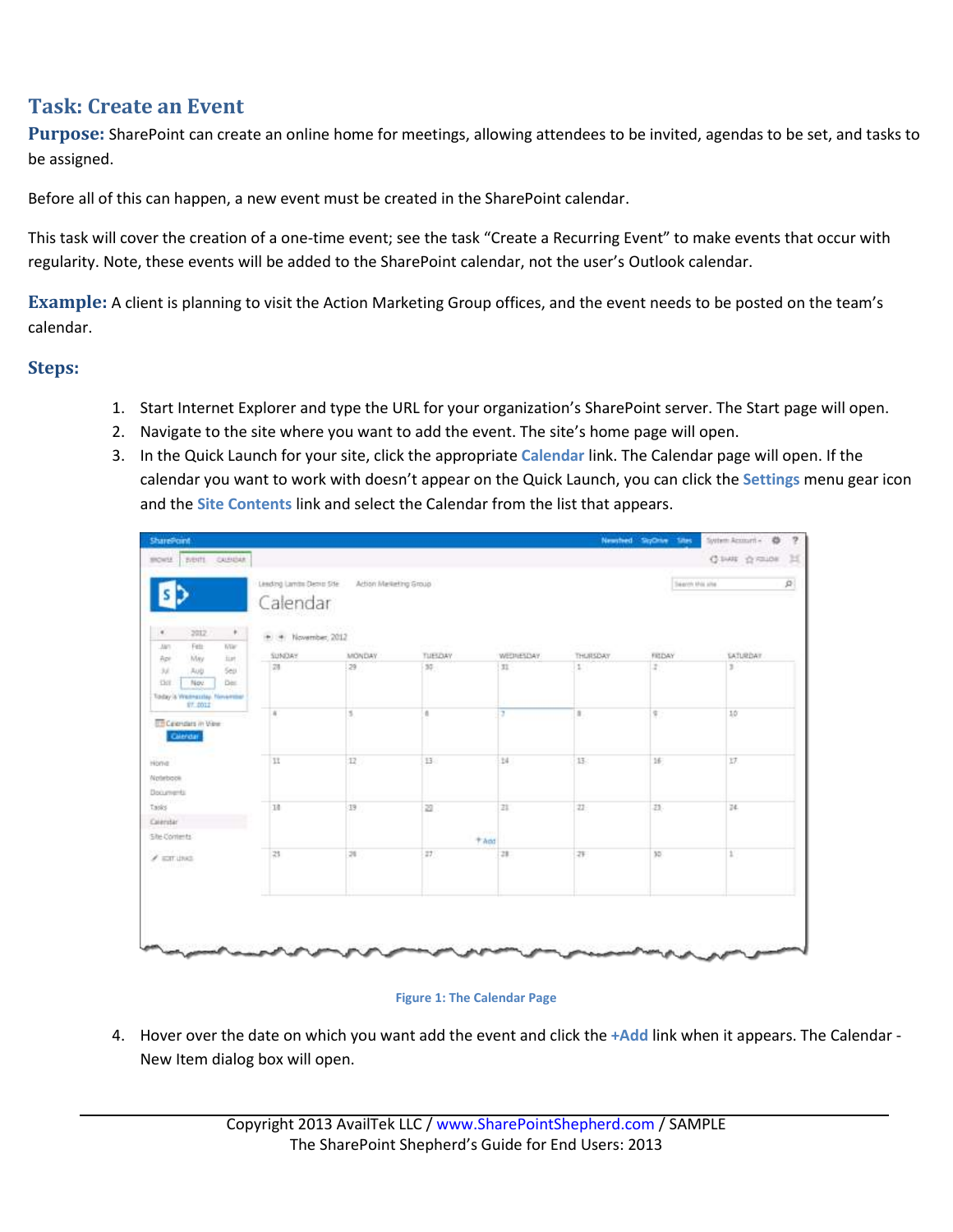| Save<br>Cancel              | X Cut<br>ABC<br>874<br>Fig. Copy<br>Pásta<br>Attacts<br>Speling                |
|-----------------------------|--------------------------------------------------------------------------------|
| Commit                      | Cipbcard<br>Actions<br>Speling                                                 |
| Title "                     |                                                                                |
| Location                    |                                                                                |
| Start Time."                | 12 PM - 00 -<br>11/2/2012                                                      |
| End Time *                  | 图 1PM 图 00-<br>11/2/2012                                                       |
| Description                 | 日田 第 ま 」 入 例 # 10<br>A 和 # 2 耳   三<br>$\overline{\phantom{a}}$<br>≖            |
| Category                    | a.<br>$\overline{ }$<br>C Specify your own value:                              |
|                             |                                                                                |
|                             | Make this an all-day activity that doesn't start or end at a specific<br>hour. |
| All Day Event<br>Recurrence | Make this a repeating event.                                                   |

**Figure 2: Calendar - New Item Dialog Box**

- 5. In the Title field, enter the name of the event. This description is the one typically used when looking at a summary of events, or at the events in the calendar view.
- 6. In the Location field, enter a place for the event. This could be the room number for a meeting, or the city, state, and country for larger events.
- 7. Specify the Start and End Times. It is possible to customize the list such that events don't have times associated with them. If you want to create events without times, click the **Make this an all-day activity** checkbox.
- 8. In the Description field, enter a description of the event.
- 9. Select a classification for the event in the **Category** drop-down list, or select the **Specify Your Own Value** option and enter your own.
- 10. Click **Save**. The Calendar New Item dialog box will close and the event will appear in the Calendar on the Calendar page.